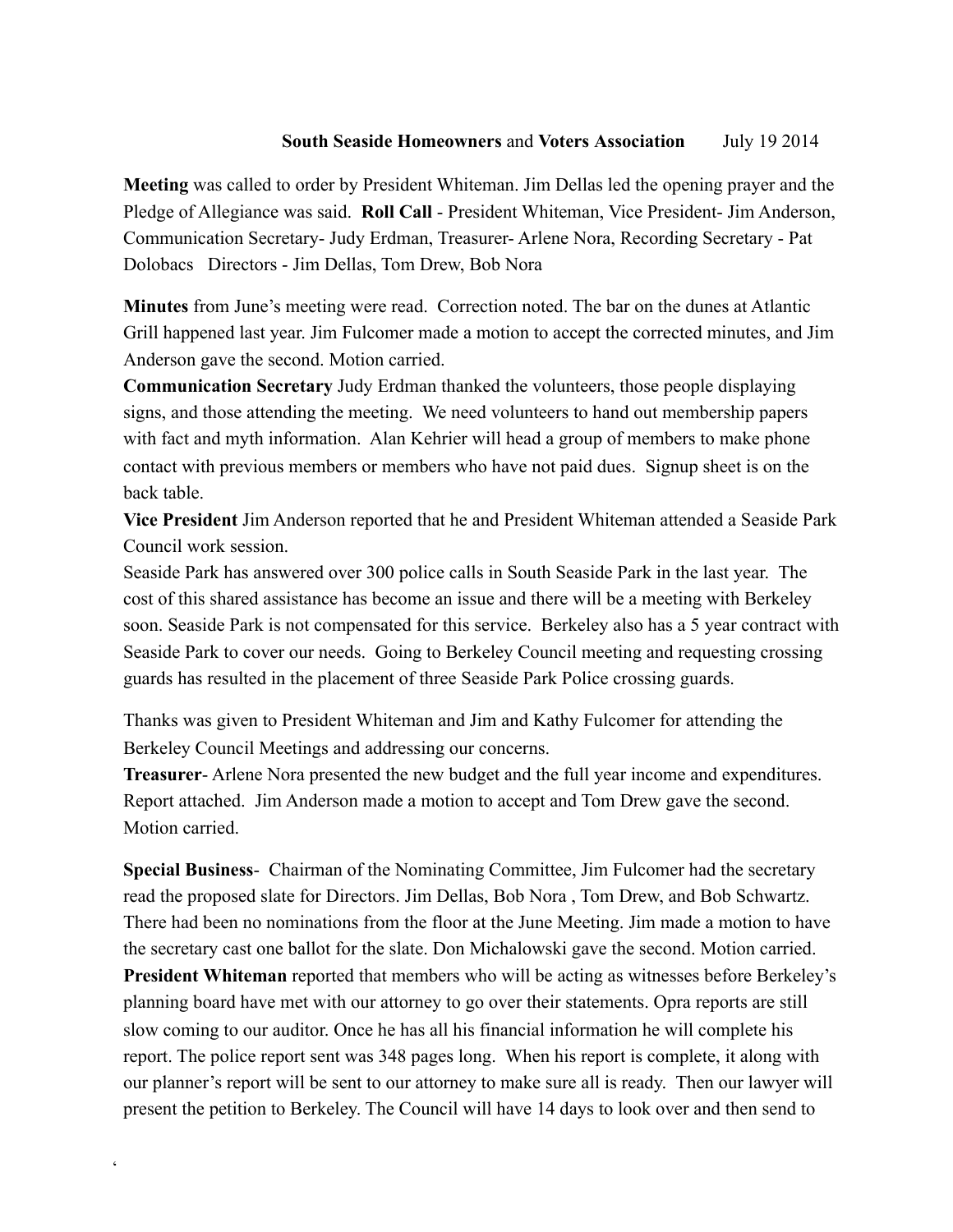the planning board, which will have 45 days to consider, and then back to Council. If Berkeley responds negatively then we go to court. The majority of voters and residents of South Seaside Park want to leave Berkeley. We still need to contact people. Talk to your Neighbors about becoming members , paying dues, and commitment fees.

**Question Period**- **Bill Schultz** asked why Mayor Amato was not allowed to attend and felt that we need to respond to the Mayor.

**Jim Fulcomer** responded that only people who are allowed to attend our meetings are homeowners , renters, and voters of South Seaside Park.

**Judy Erdman** responded that our lawyer would be contacted Monday morning for guidance on how to handle the matter. The Mayor is more than welcome to address our members, as other speakers have, before the meeting begins. Usually a request is made before the meeting so an announcement can be sent out to our members or at least provisions can be made with advance notice.

**Bill Schultz**- How many members and registered voters do we have?

**Judy**- We have approximately 254 member households and 421 voters.

**Bill Schultz** stated that we, the officers and directors, have not done enough to push the association. He feels that people opposed to de-annexation will go to court and testify.

**President Whiteman** responded that we have had numerous mailings of letters, emails, post cards, and door to door deliveries of information and membership forms. We have been actively working to increase our membership rolls for the past three years.

**Director Jim Dellas** commended Mr. Schultz for going door to door to his neighbors asking if they were members. If he would give us a list of who he talked to, then we can let him know if they are members or not.

**Jim Fulcomer** welcomed everyone's comments. He stated that compared to 30 years ago we have many more members and that we are in a much better situation. **Beverly Ayre** feels that people in South Seaside Park feel we do not have a chance for de-annexation. She asked her neighbors to come to the meeting and they refused.

**Jim Dellas** asked if she knew if her neighbors had been approached by any one from the association.

**Kathy Fulcomer** stated that the Mayor will probably let people know he was not allowed to attend. We have every right as stated in our bylaws to deny him. She commended President Whiteman for attending the Berkeley Council meetings. She and her husband also attend the Council meetings which are held on the 2nd and 4th Monday nights of the month.

**Kevin Burvin** commended the group for the work done to reach our goal of de-annexation. Joe Dolobacs said that no matter what you endeavor, there will be always be people who are going to profit or gain from another's work and money.

 $\zeta$